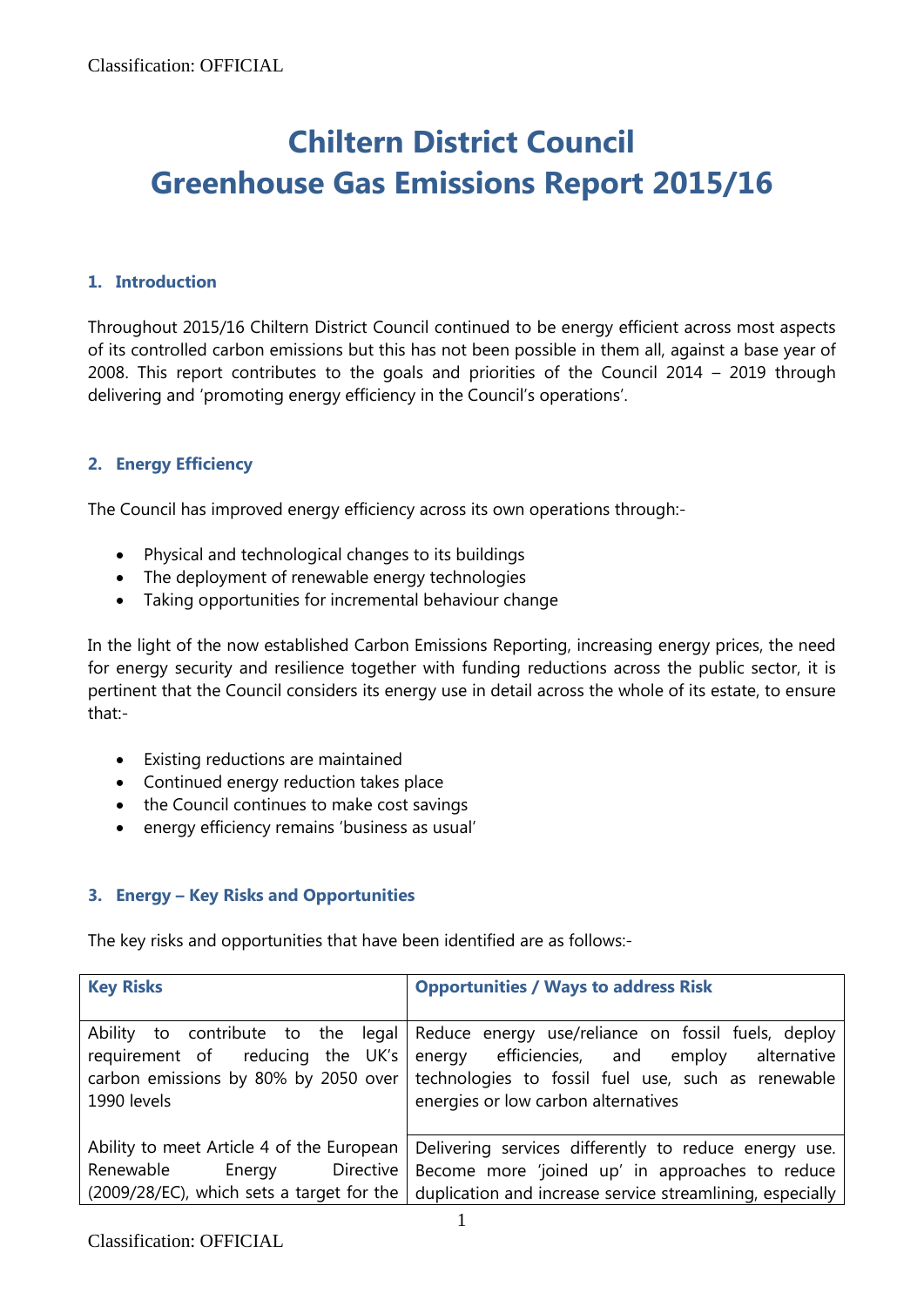| UK to meet 15% of total energy<br>consumption from renewable sources by<br>2020 (compared to a current level of 3%)                                                                                                         | with other public bodies and / or private / third sector<br>organisations                                                                                                                                                                                                                        |  |  |  |  |
|-----------------------------------------------------------------------------------------------------------------------------------------------------------------------------------------------------------------------------|--------------------------------------------------------------------------------------------------------------------------------------------------------------------------------------------------------------------------------------------------------------------------------------------------|--|--|--|--|
| security<br>(domestic<br>Energy<br>and<br>international), and the overall rising cost                                                                                                                                       | Reducing the Council's reliance on fossil fuels and<br>exposure to energy price volatility                                                                                                                                                                                                       |  |  |  |  |
| and pricing volatility of energy prices.<br>Being<br>locked<br>into<br>high<br>carbon<br>technology, through no change to the<br>use of energy across the organisation, or<br>how energy is deployed.                       | Seeking opportunities to capitalise on grants/loans for<br>initial funding, e.g. capitalising on and meeting any<br>national initiatives such as the Feed in Tariff, the<br>Renewable Heat Incentive, followed by 'invest to save'<br>opportunities.                                             |  |  |  |  |
|                                                                                                                                                                                                                             | Ensuring that the organisations building fabric is energy<br>efficient where possible- conserving energy                                                                                                                                                                                         |  |  |  |  |
|                                                                                                                                                                                                                             | Seek alternative renewable fuel sources                                                                                                                                                                                                                                                          |  |  |  |  |
| Guaranteed increasing costs of energy,<br>especially if energy efficiency is not<br>priority. Even<br>considered a<br>though<br>energy prices have reduced<br>during<br>2015/16, the cost trend overall will be<br>upwards. | Ensure that energy, efficiency, energy saving /carbon<br>management remain a high priority within the Council,<br>and are established as part of the Councils 'business as<br>usual' across all service policy and delivery                                                                      |  |  |  |  |
|                                                                                                                                                                                                                             | Move the arguments from 'costs' to 'benefits', and from<br>carbon saving, to:-                                                                                                                                                                                                                   |  |  |  |  |
|                                                                                                                                                                                                                             | Energy reduction<br>Resource efficiency                                                                                                                                                                                                                                                          |  |  |  |  |
|                                                                                                                                                                                                                             | Service synergy<br>Real cost reductions accruable to the Council                                                                                                                                                                                                                                 |  |  |  |  |
| Costly to meet changes in order to<br>reduce energy use and make savings.                                                                                                                                                   | There are proven cost efficiencies to the local authority<br>as a result of managing energy resources well. Build<br>cost benefit analyses into each business case, and<br>target actions to maximise benefits and savings for the<br>Council                                                    |  |  |  |  |
|                                                                                                                                                                                                                             | Longer-term budget planning for energy reductions<br>e.g. consider energy returns over the <b>medium-term</b> (5<br>years) rather than on a short term basis, as some<br>financial payback times can be considered relatively<br>lengthy; consider grants to deliver cost reductions /<br>change |  |  |  |  |
|                                                                                                                                                                                                                             | Prepare a robust business case for further energy<br>changes across the authority that will help reduce<br>energy, costs and emissions                                                                                                                                                           |  |  |  |  |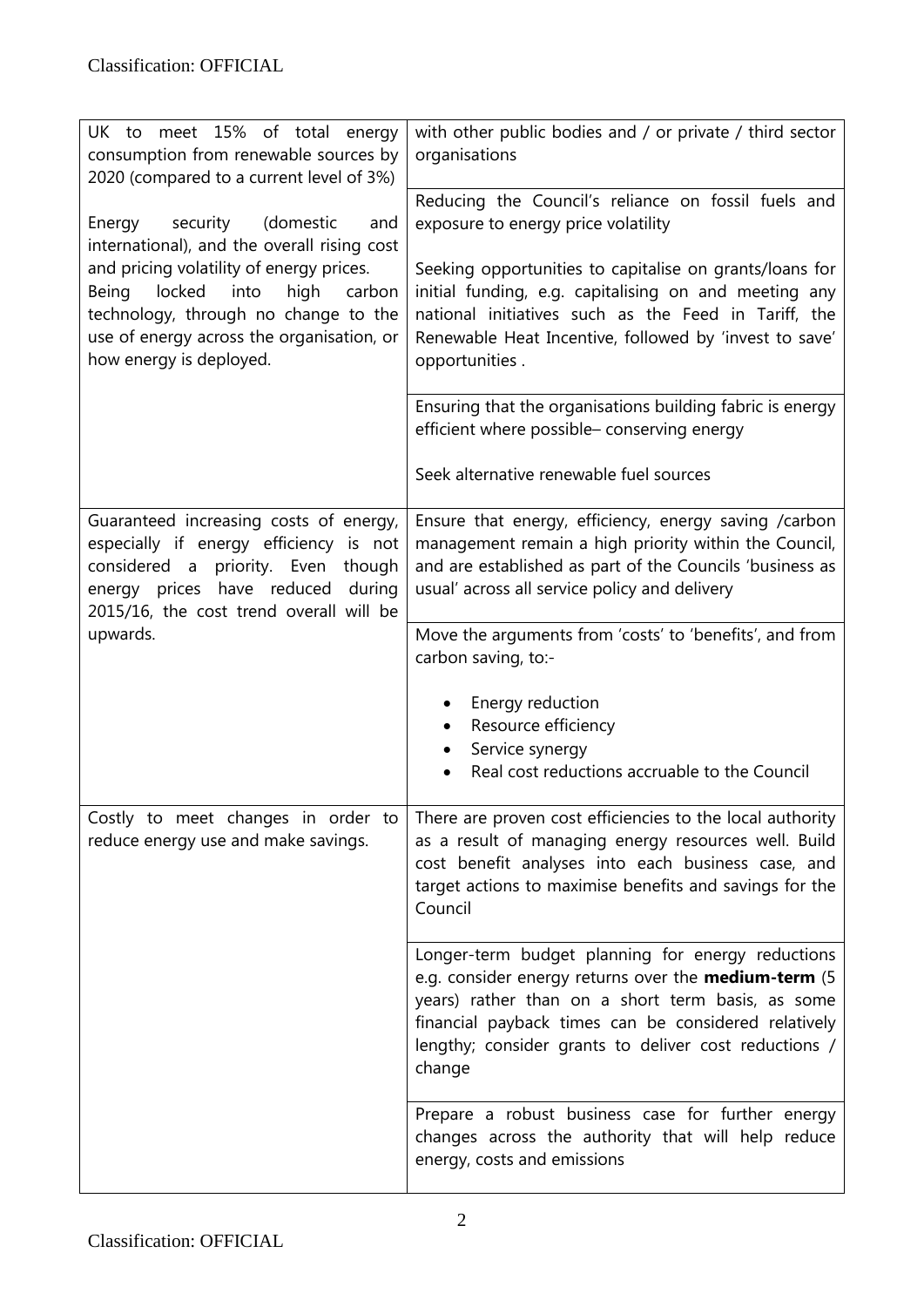|                                                                                                                      | Consider<br>saving/efficiency<br>opportunities<br>energy<br>through the 'invest to save' approach                                                                                                                                                                      |  |  |  |  |
|----------------------------------------------------------------------------------------------------------------------|------------------------------------------------------------------------------------------------------------------------------------------------------------------------------------------------------------------------------------------------------------------------|--|--|--|--|
| Reputational risk if the authority does<br>not act well on energy reduction, climate<br>change or carbon management. | Manage energy efficiently, reducing Council spend on<br>unnecessary energy use                                                                                                                                                                                         |  |  |  |  |
|                                                                                                                      | awareness to Council staff, Members,<br>Raise<br>its.<br>contractors, local communities and businesses on the<br>need to become more energy efficient                                                                                                                  |  |  |  |  |
|                                                                                                                      | Provide local leadership for local communities and<br>businesses in getting to grips with energy efficiency,<br>through for example, the promotion of cost savings                                                                                                     |  |  |  |  |
|                                                                                                                      | Encourage, support and facilitate community scale heat<br>/ electricity generation                                                                                                                                                                                     |  |  |  |  |
|                                                                                                                      | Use the opportunity to create<br>local economic<br>development<br>opportunities<br>through<br>the<br>encouragement and growth in local green businesses                                                                                                                |  |  |  |  |
|                                                                                                                      | Utilise any other forms of grants and funding that will<br>facilitate local energy use change                                                                                                                                                                          |  |  |  |  |
| Service<br>Resilience<br>Climate<br><b>Risks</b><br>identified                                                       | Address<br>service<br>resilience<br>through<br><b>Risk</b><br>Management/Emergency Planning, planning for climate<br>adaptations. Engage all services in the process to<br>identify and mitigate likely risks and challenges posed<br>by likely climate change effects |  |  |  |  |
|                                                                                                                      | Identify where activities of the Council need to change<br>to meet likely climate challenges, to enable them to<br>become resilient to future risk(s)                                                                                                                  |  |  |  |  |
|                                                                                                                      | Deliver services differently, e.g. joined up approaches,<br>especially with other public bodies and / or private /<br>third sector organisations                                                                                                                       |  |  |  |  |
|                                                                                                                      | Raise awareness to the public through the Councils<br>website                                                                                                                                                                                                          |  |  |  |  |

It is a requirement by the Department of Energy Emissions Data and Climate Change (DECC) and the Department for Environment, Food and Rural Affairs (DEFRA) that local authorities publish an annual report by  $31^{st}$  July which details emissions from the Council's operations. This is in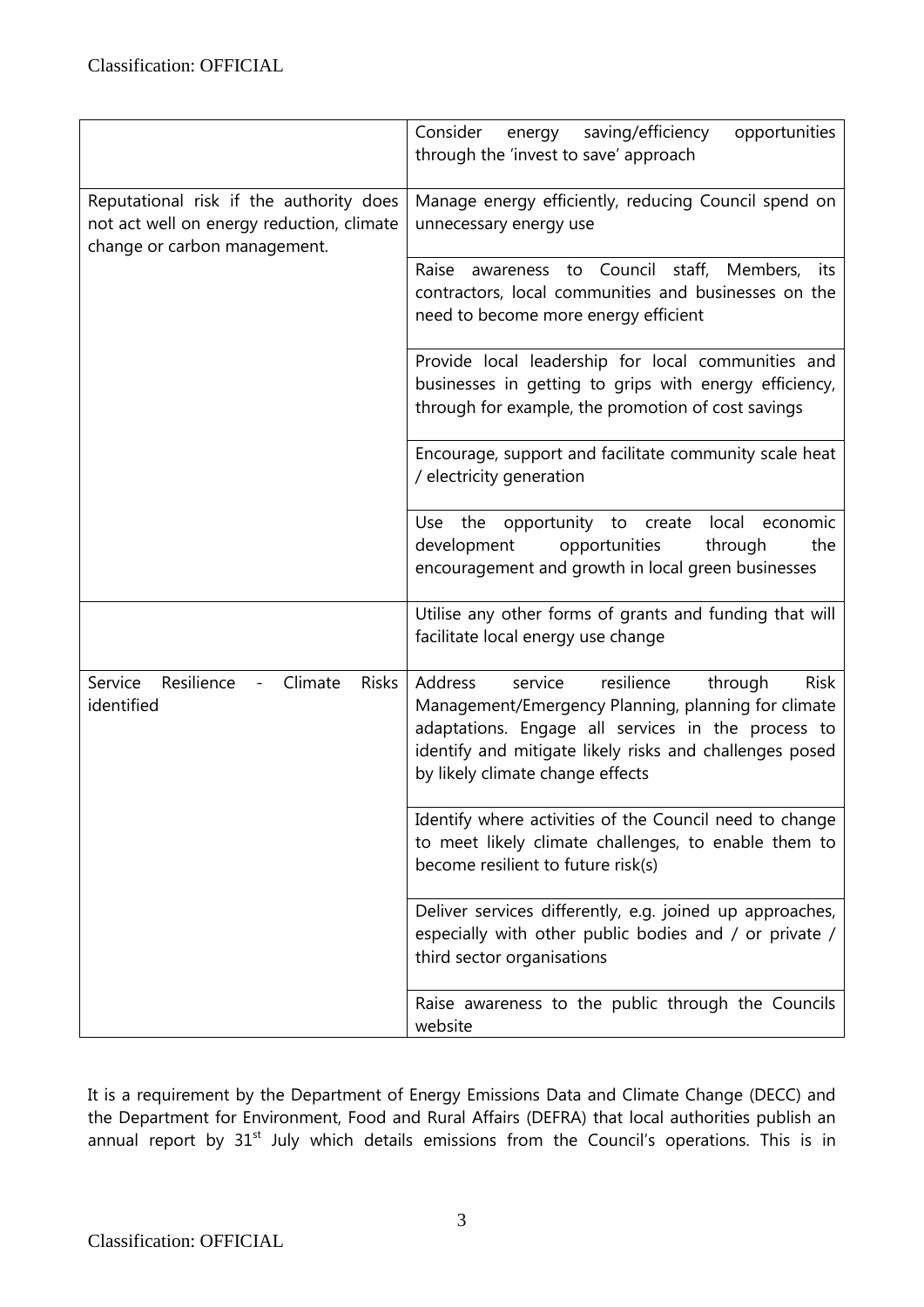accordance with guidance from DEFRA's Environmental Reporting Guidance (2013)<sup>1</sup> with updated figures from the Greenhouse Gas Conversion Factor Repository (Department of Environment and Rural, Affairs/Ricardo AEA, Carbon Smart)<sup>2</sup>.

# **4. Organisational Boundary**

Scopes 1 and 2 relate to operations over which the reporting entity, Chiltern District Council, has Financial Control. This is classed as an 'operational boundary' as defined and recommended within the (DEFRA 2013) guidance. In addition the Council continues to measure its significant Scope 3 emissions, please see below for a definition of each scope.

# **5. Location of Operation**

All operations are in the UK:-

- Council Offices in Amersham, Buckinghamshire
- Leisure Centre in Amersham, Buckinghamshire
- Leisure Centre in Chesham, Buckinghamshire
- Leisure Centre in Chalfont St Peter, Buckinghamshire
- Amenities Depot in Amersham, Buckinghamshire

# **6. Operational Scopes**

The DEFRA 2013 guidance sets out what is within Operational Scope as follows:-

## **Scope 1 - Emissions from activities owned or controlled by the Council that release emissions into the atmosphere**

**Combustible fuels -** used in stationary technologies such as boilers, furnaces or turbines, engines, heaters or incinerators etc. In the Council's case, this is natural gas used in King George V House, the Depot and Leisure Centres where the Council is responsible for the boiler;

**Mobile Combustible Fuels -** such as owned transport. For Chiltern this would be mainly Facilities vans, service provider vehicles

**Process Emissions -** not applicable for the Council;

**Fugitive emissions** - such as leaks from refrigeration and air conditioning units that are maintained by the Council.

<u>.</u>

<sup>1</sup> [https://www.gov.uk/government/uploads/system/uploads/attachment\\_](https://www.gov.uk/government/uploads/system/uploads/attachment_data/file/206392/pb13944-env-reporting-guidance.pdf)data/file/206392/pb13944-env-reporting[guidance.pdf](https://www.gov.uk/government/uploads/system/uploads/attachment_data/file/206392/pb13944-env-reporting-guidance.pdf)

<sup>&</sup>lt;sup>2</sup><http://www.ukconversionfactorscarbonsmart.co.uk/LandingPage.aspx>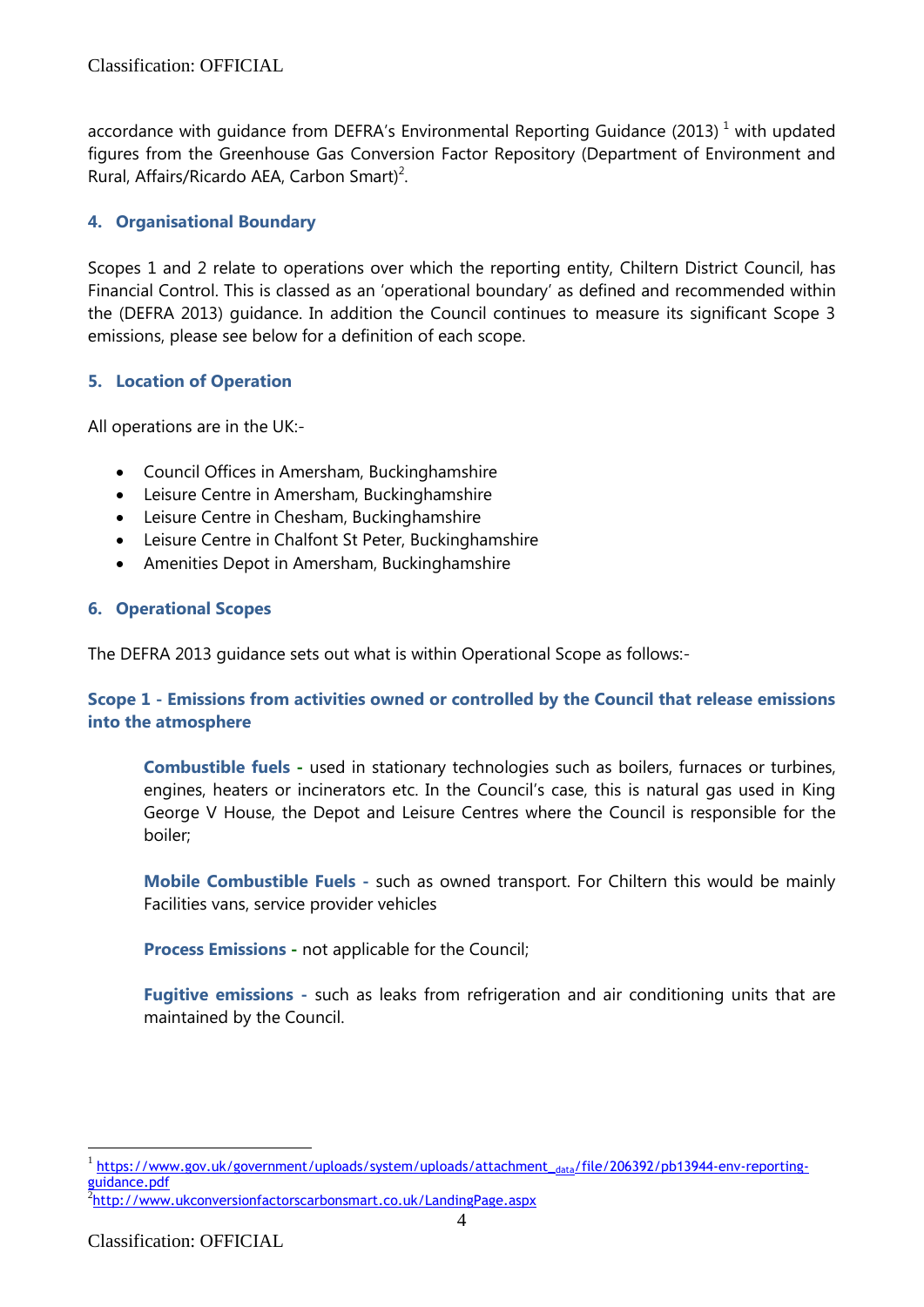Classification: OFFICIAL

## **Scope 2 - Consumption of Purchased Electricity (Heat, Steam or Cooling) released into the atmosphere**

Council emissions comprise electricity consumed by for example, the Car Parks and Public Conveniences, King George V House, the Depot, Leisure Centres.

#### **Scope 3 - Emissions that are a consequence of Council activity but which occur at sources which the Council neither owns nor controls and which are not classed as Scope 2 emissions**

This might include transport for staff and Members coming to work and on business where they are using their own vehicles; supply chain emissions; procurement related emissions, outsourced activities, or consequential emissions from Scopes 1 and 2.

For the purposes of this report, therefore, the Council has included emissions under Scopes 1 and 2 above, together with service related emissions from these activities which fall under Scope 3.

#### **7. Greenhouse Gas Emissions**

| GHG Emission data for period 1 April 2008 to 31 March 2016            |                                    |         |         |         |         |                |                         |                 |  |  |  |
|-----------------------------------------------------------------------|------------------------------------|---------|---------|---------|---------|----------------|-------------------------|-----------------|--|--|--|
| <b>UPDATED for June 2015</b><br><b>Factors</b>                        | Global Tonnes of CO <sup>2</sup> e |         |         |         |         |                |                         |                 |  |  |  |
|                                                                       | <b>Base Year</b><br>2008/09        | 2009/10 | 2010/11 | 2011/12 | 2012/13 | 2013/14        |                         | 2014/15 2015/16 |  |  |  |
| Scope 1                                                               | 105                                | 96      | 134     | 85      | 108     | 119            | 116                     | 116             |  |  |  |
| Scope 2                                                               | 1,516                              | 1,277   | 1,182   | 1,101   | 1,018   | 995            | 1,107                   | 1,046           |  |  |  |
| Scope 3                                                               | 1,812                              | 1,844   | 1,891   | 1,847   | 1,780   | 1,712          | 1,606                   | 1756            |  |  |  |
| <b>Electricity Generated</b><br>from Solar Panels (Since<br>Feb 2012) |                                    |         |         | $-3$    | $-42$   | $-42$          | $-46$                   | $-34$           |  |  |  |
| <b>Total Gross Emissions</b>                                          | 3,433                              | 3,217   | 3,207   | 3,030   | 2,864   | 2,783          | 2,783                   | 2,883           |  |  |  |
| Percentage<br><b>Reduction/Increase</b><br><b>Outside of Scopes</b>   |                                    | $-7%$   |         | $-6%$   | $-6%$   | $-3%$<br>$<$ 1 | $\blacksquare$<br>$<$ 1 | 3.5%<br>$<$ 1   |  |  |  |
| <b>Total Gross Emissions</b>                                          | 3,433                              | 3.217   | 3,207   | 3,030   | 2.864   | 2,783          | 2,783                   | 2,883           |  |  |  |

The following table sets out the Councils Greenhouse Gas emissions data for 2015/16.

**Table 1 Chiltern District Council Greenhouse Gas Emissions Totals 2015/16**

### **8. Electricity Generation**

The Council generates electricity at the Council Offices, Chesham Leisure Centre and Amersham Multi-Storey Car Park. 92,862 kWh of electricity has been generated by solar panels at these sites during 2015/16. This equates to a reduction in emissions of 34,135 kg of CO2e or 3.4 Tonnes of CO2e.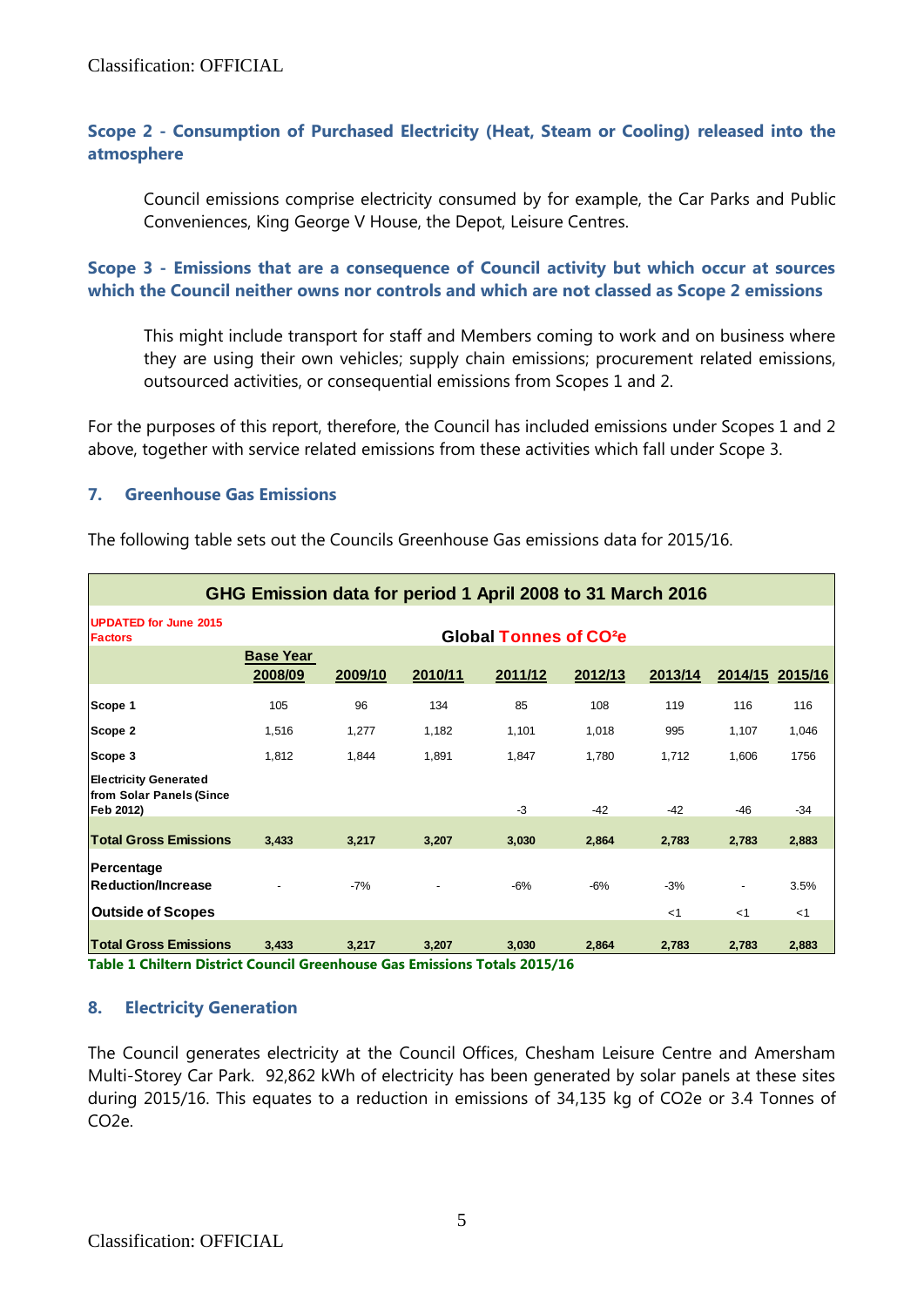Classification: OFFICIAL

## **9. Emissions Calculations Changes**

There has been no 'official' notice of major changes to national emissions data used for the GHG calculations. There have been notable shifts however on certain factors which will have had a likely positive influence on the outcomes of the 2015/16 GHG report. The changes to the emissions factors on the 2014/15 figures are listed below. The:-

- fugitive emission factor has increased by 15%
- purchased electricity factor has reduced by 6%
- well to tank factor has reduced by 9%
- indirect CO2e from Scopes 1 & 2 has reduced by  $12\%$ <sup>3</sup>

The Council's 2015/16 emissions calculations, have been developed using figures from the 2013 – 14 Greenhouse Gas Conversion Factor Repository (Department of Environment and Rural, Affairs/Ricardo AEA, Carbon Smart), including notable changes.<sup>4</sup>

### **10. Company Information**

The information above relates to Chiltern District Council, King George V House, King George V House, King George V Road, Amersham, Buckinghamshire, HP6 5A.

## **11. Reporting Period**

Reporting period is  $1<sup>st</sup>$  April 2015 through to  $31<sup>st</sup>$  March 2016, inclusive.

### **12. Change in Emissions**

There has been *an increase* of emissions throughout the reporting year by 100 tonnes C02e (3.5%) when compared against 2014/15. This reduces the ongoing reduction from the base year 2008/9 to 18.5%. This was highlighted as a possibility in last year's report as many functions were planning to migrate from Capswood to King George V House.

The increases have resulted from:-

- **Scope 1 emissions –** The parking officer's vehicle use (petrol/diesel) have increased mileage producing an additional 3.93 tonnes C02e. This is due to two key factors, relinquishing the electric vehicle and new shared service arrangements covering both the Chiltern and South Bucks District.
- **Scope 2 emissions -** electricity use has gone up at King George V House which is due to increased tenure throughout the building; together with increasing staff numbers and use of IT equipment in King George V House.
- **Scope 3 emissions** increased gas use at Chiltern Pools, Amersham. Also, CDC/WDC refuse vehicles now have to transport the residual waste to the waste transfer station at

1

 $3$  Where negative movements are positive

<sup>4</sup> <http://www.ukconversionfactorscarbonsmart.co.uk/LandingPage.aspx>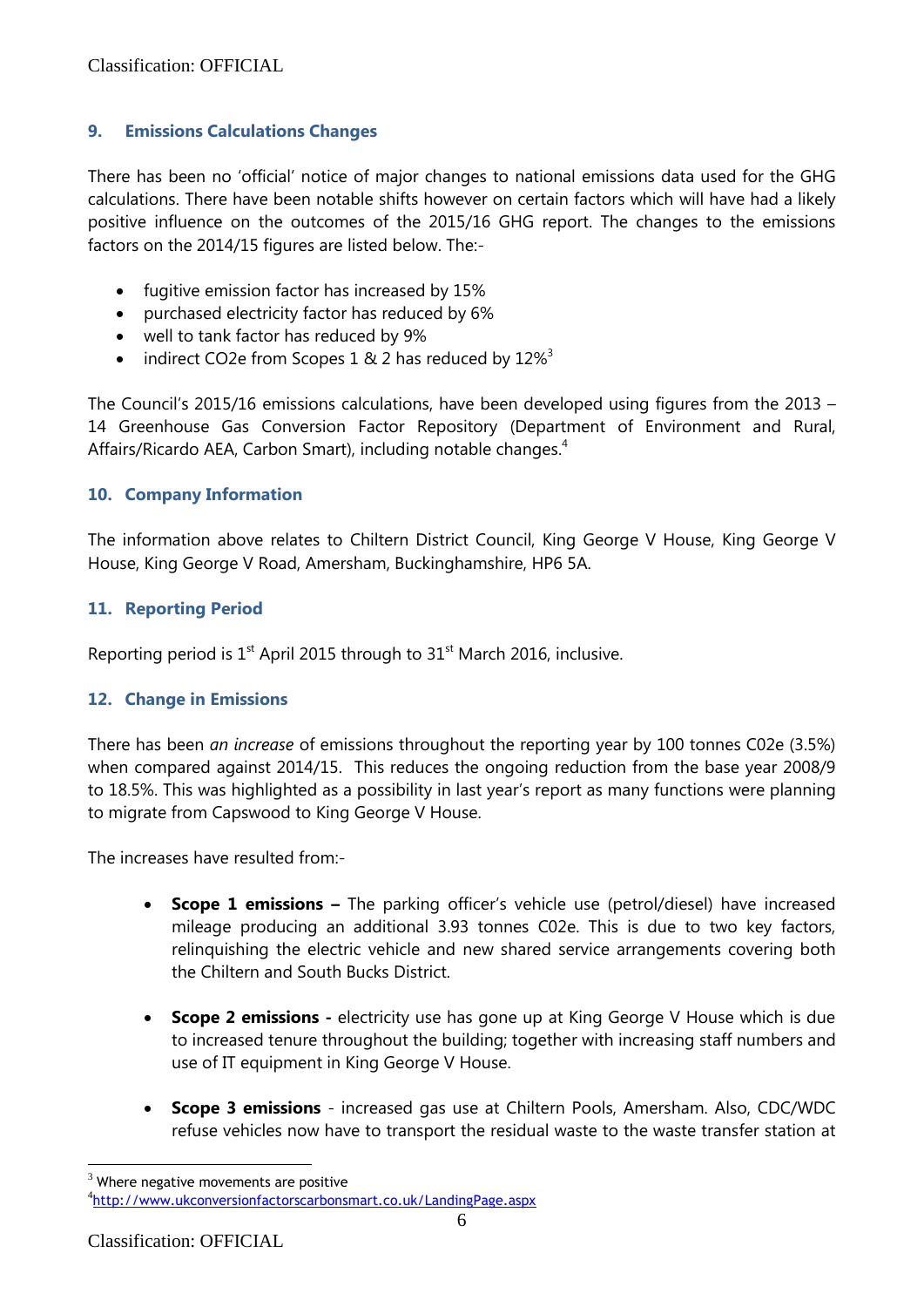High Heavens, Booker, rather than to the landfill site at Gerrards Cross. This does represent additional mileage for those vehicles and an additional vehicle also had to be introduced - this commenced at the beginning of December 2015.

In spite of the overall rise in emissions, they have dropped in the following areas:-

 Scope 2 - electricity use at the Leisure Centres has gone down which has mitigated the overall electricity use. There has also been a reduction in energy use at the multi-storey car parks and public conveniences



**Table 2 Chiltern Service Delivery Change in Emissions 2015/16**

 Significant Scope 3 – The new itrent system payroll system does not differentiate the fuel type and therefore as diesel vehicles are low in number, petrol has been used as the default factor.

#### **In addition,**

 The Council generates electricity at the Council Offices, Chesham Leisure Centre and Amersham Multi-Storey Car Park. 92,862 kWh of electricity has been generated by solar panels at these sites during 2015/16. This equates to a reduction in emissions of 34,135 kg of CO2e or 3.4 Tonnes of CO2e

#### **13. Base Year**

The base year was 2008/09. This was the earliest year accurate energy use data was available.

#### Classification: OFFICIAL